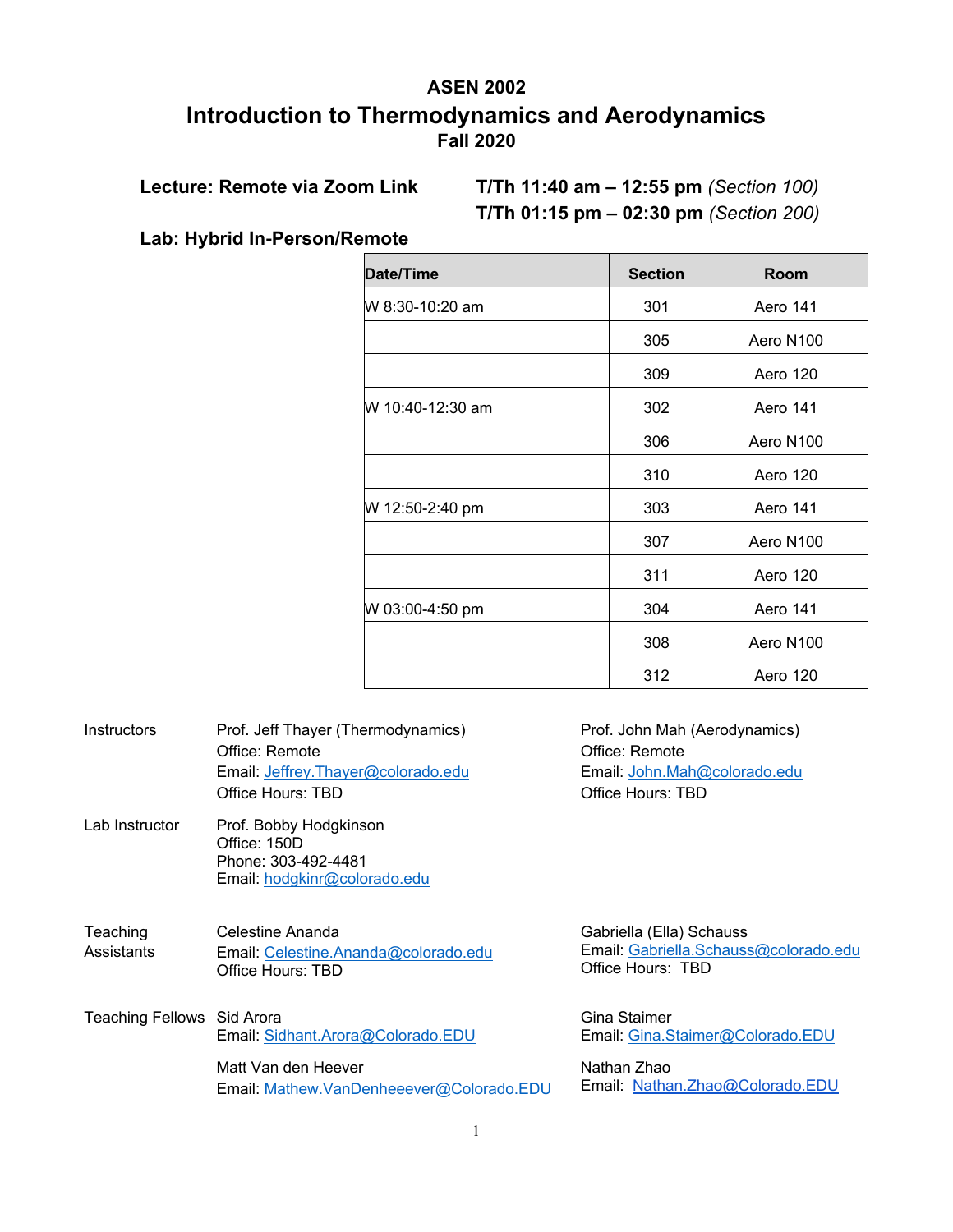Lab Assistants Jamie Henault Email: jahe1320@colorado.edu

**Class Canvas Portal: https://canvas.colorado.edu/courses/62826**

**Texts:** Cengel, Fundamentals of Thermal-Fluid Sciences, 5th Edition.

Anderson, Introduction to Flight, 8<sup>th</sup> Ed. 2016 (hardcopy or electronic version)

**Prerequisites:** APPM 1350/1360, PHYS 1110 or equivalent **Corequisite:** APPM 2350 or equivalent, ASEN 2012

**Required Equipment:** Safety glasses/goggles (if in-person lab participation). Laboratory notebooks are expected for tracking assignments and documenting lab progress, and may be spot checked periodically (note that lab notebooks will be required for Sr. Projects and promote good professional practice, so use this opportunity to establish good engineering habits, whether in person or remote).

**Course Objective**: Introduce the fundamental concepts and principles of thermodynamic and fluid dynamic systems. The focus is in areas of general importance to the aerospace engineering discipline. The primary goal is the synthesis of basic science (physics), mathematics, experimental methods for quantitative analyses, and design of general aerospace technology systems.

# **Topical Outline:**

- 1. Basic concepts of thermodynamics
- 2. Conservation of energy: the First Law of Thermodynamics
- 3. Properties of pure substances
- 4. Control Volume Analysis
- 5. Introduction to basic concepts of aerodynamics
- 6. One-dimensional incompressible flows
- 7. One-dimensional compressible flows
- 8. Two-dimensional flows: lift and drag
- 9. Introduction to viscous flows

# **Grading**

# *Evaluated Outcomes*

The Department of Aerospace Engineering Sciences has adopted a policy of assigning grades according to "evaluated outcomes" in each course:

- **O1** Professional context and expectations (ethics, economics, business environment, etc.)
- **O2** Current and historical perspective
- **O3** Multidisciplinary, systems perspective
- **O4** Written, oral, graphical communication ability
- **O5** Knowledge of key scientific/engineering concepts
- **O6** Ability to define and conduct experiments, use instrumentation
- **O7** Ability to learn independently, find information
- **O8** Ability to work in teams
- **O9** Ability to design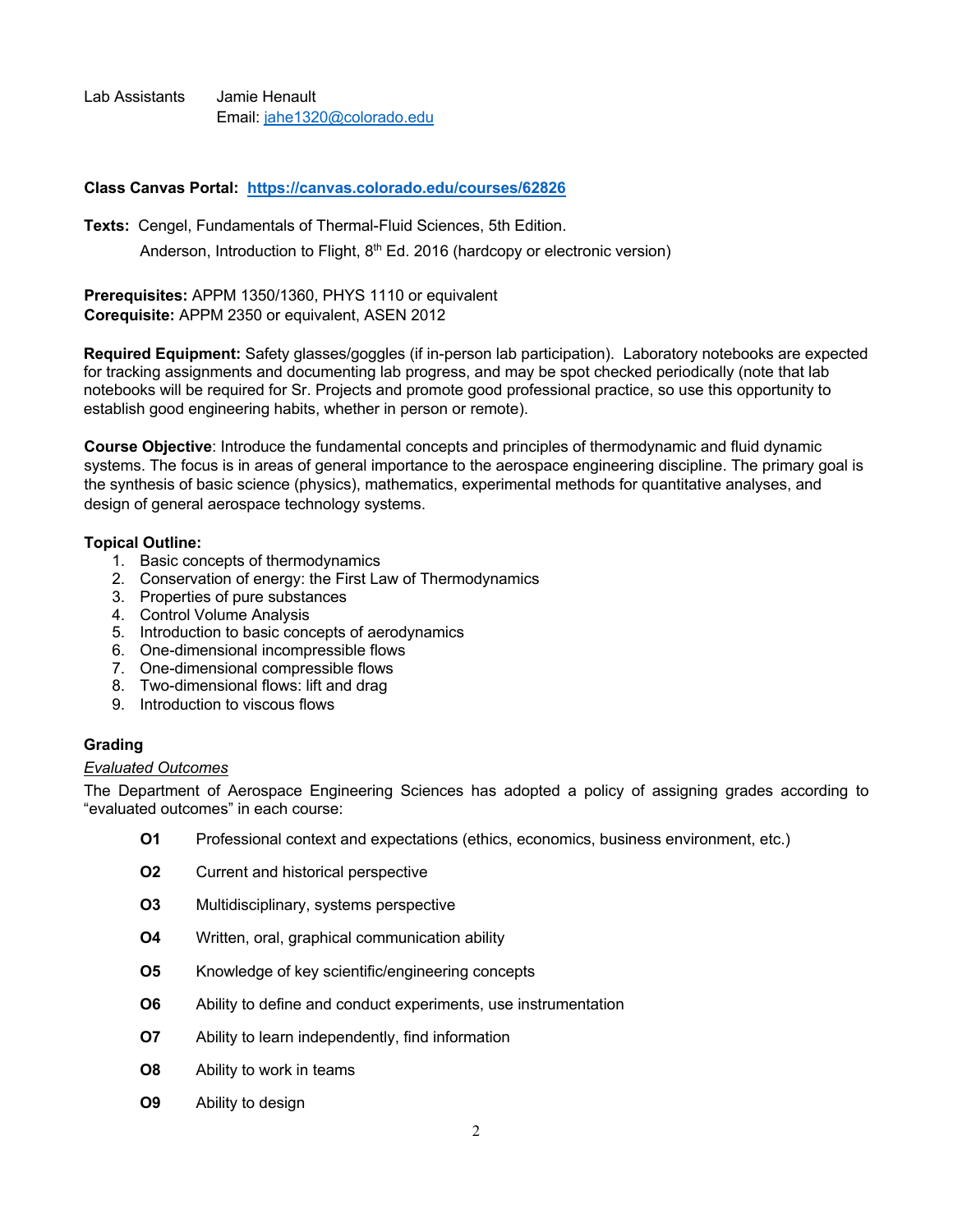- **O10** Ability to formulate and solve problems
- **O11** Ability to use and program computers

Evaluation of these outcomes allows an assessment of your performance and provides a major portion of the process we use for continuous assessment and improvement of the entire AES undergraduate curriculum. The model for these outcomes derives from several sources including the "*Desired Attributes of an Engineer*" as defined by The Boeing Company, and "curriculum reviews" from major aerospace corporations including The Boeing Co., Lockheed Martin Corp. and Ball Aerospace Corp. These inputs were combined with the AES faculty vision of the desired attributes of an aerospace engineer and the requirements of the Accreditation Board for Engineering and Technology (ABET) to produce this list of evaluated outcomes. Each assignment is designed and graded to assess some portion of these outcomes.

*Grade Breakdown*: The two principal lecture / lab elements of the course, *thermodynamics and aerodynamics*, are equally weighted. Your final grade is determined according to the following percentage breakdown.

| Type       | <b>Description</b>         | Percentage     |
|------------|----------------------------|----------------|
| Individual | Quizzes (Lab and Lecture)  | 20%            |
|            | 3 x Exams                  | 40%            |
|            | <b>Thermo Mid-term</b>     | 10%            |
|            | Aero Mid-term              | 10%            |
|            | <b>Comprehensive Final</b> | 20%            |
|            |                            |                |
| Group      | Experimental Lab**         | 20% (1 aero)   |
|            | Design Lab**               | 20% (1 thermo) |
|            |                            |                |
| Total      |                            | 100%           |

*\* Homework assignments will not be graded, but are critical in doing well on exams.*

*\*\* Lab & Design reports and/or presentation scores may be adjusted by instructors for individuals based on team peer evaluations.*

*Grading Philosophy:* Assignments and evaluations are graded to an absolute standard designed to assess your level of competency in the course material. This is known as criterion-based grading where students are evaluated against an absolute scale (90=A, 80=B…). The criteria will be a set number of points or a percentage of the total. Because the standard is absolute, it is possible that all students could get As or all students could get Ds. Minor adjustments may be made in the determination of final letter grades and with grade cut lines, but there is no "curving" in this course. The final grade indicates your readiness to continue to the next level in the curriculum, which requires a C or better to meet AES pre-req standards. The faculty have set these standards and expectations based on our education, experience, interactions with industry, government laboratories, others in academe, and according to criteria established by the ABET accreditation board.

*IMPORTANT: The course grade is primarily dependent on individual measures of competency, i.e. exams and quizzes. The other course assignments are designed to enrich the learning*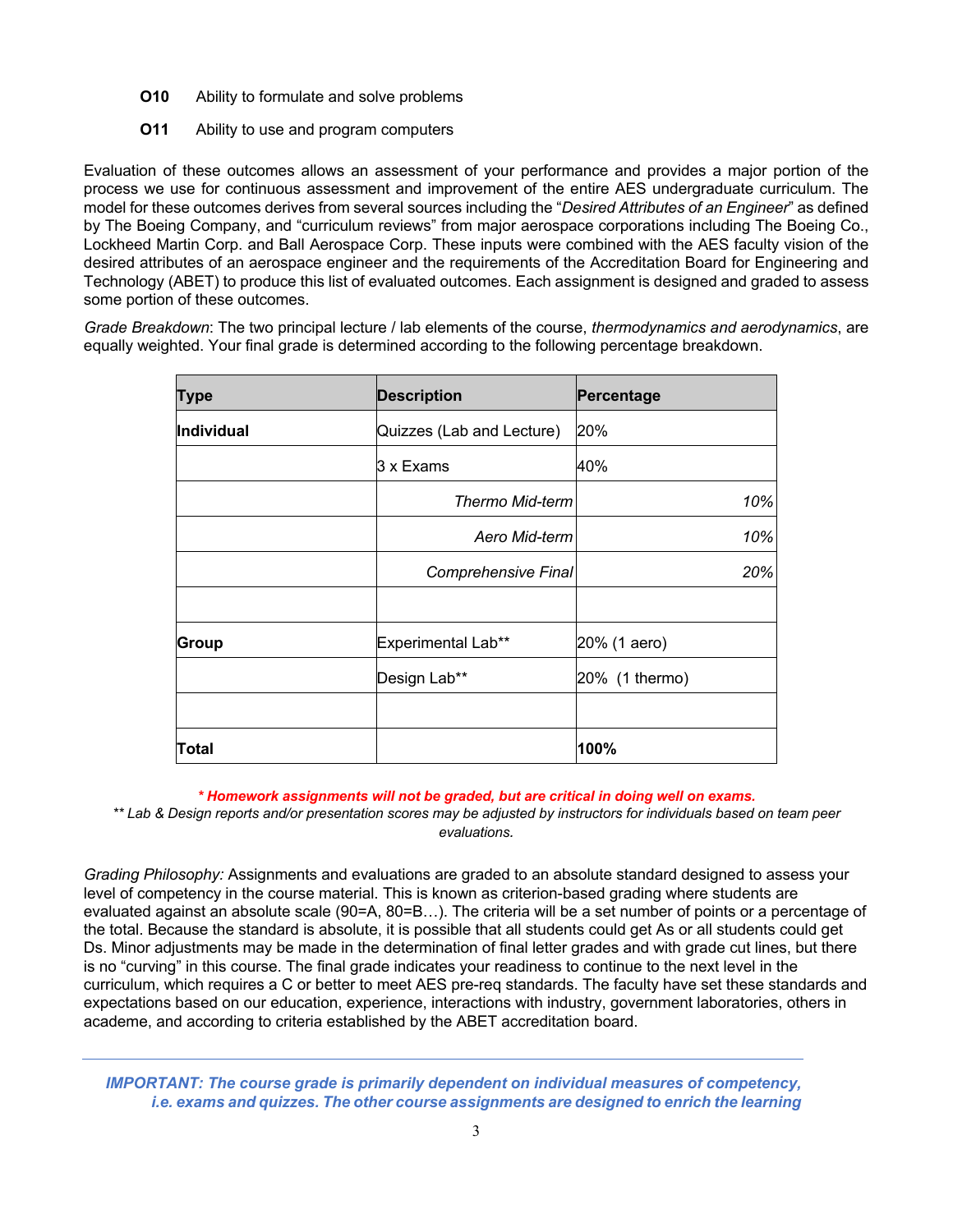*experience and to enhance individual performance, not to substitute for sub-standard individual competency. Accordingly, group assignment grades (i.e., labs) are only incorporated into the final grade when the individual grade (made up of quizzes and exams) is a C or better. In other words, if your individual score average is below a C,*  then the group-based grade fraction will not be averaged into your final grade, which will *now be based solely on your individual score. This policy makes it important to use the group assignments as opportunities to enhance your own learning and not simply rely on your team members to 'divide and conquer'. If the work in the assignment is split up among group members, be sure that the learning is not also split up, but is shared among the whole group (i.e., everyone is accountable for and knowledgeable of all parts of their team's collective product).* 

**Class Policies:** Students are all responsible for knowing and adhering to the following class policies

- 1. **Class Communication:** The primary means for general course communication will be via coursewide Canvas announcement. Informal questions and discussions will be handled via the course Slack site: asen2002fall2020.slack.com. Instructors, TAs, TFs, and LAs will all monitor Slack for questions on lectures, labs, and assignments. Private student questions or coordination can be handled via direct Slack message to the instructors. Questions regarding grading or regrade requests will all be handled via Gradescope: https://www.gradescope.com/courses/145684 . Emails will NOT be a primary communication method used in course correspondence. Students are encouraged to attend virtual office hours for questions regarding course content or assignments as it enables better clarity and learning.
	- Request access to course Slack using your Colorado.edu email: asen2002fall2020.slack.com
	- You will receive an invite to the Gradescope course page. You must also use the same email address that is aligned with your Canvas account (the one you received the email invite on).
	- Communication of any medical or studies-related needs of absence that are known (nonemergency) should be communicated as soon as possible, and--when possible--any expected impact to assignments/exams should be coordinated with the instructor prior to, not after the fact, of missing a course deadline. See specific guidelines regarding COVID related illness and reporting are below.
- 2. **Homework and Quizzes:** Homework assignments are to provide you practice application problems to prepare you for the exams, but will not be graded. Lab and lecture quizzes will be administered online via Canvas. Quizzes will be offered during a multi-day window and therefore, no makeup quizzes will be provided unless extenuating circumstances result in an inability to complete the quiz within the available window. The lowest two **lecture** quizzes will be dropped from the individual grade assessment.
	- Note that ALL Quizzes are individual effort and you may not collaborate with classmates. External resources that you are permitted to use will be defined by the instructor for each quiz. Anything not explicitly allowed is to be considered unusable during a quiz.
- 3. **Exams:** All exams in this course will be conducted in a remote, synchronous format during scheduled lecture-section time periods and the assigned finals time period. Students must look ahead and ensure that they coordinate their schedules to be available to accomplish the exams at the prescribed times.
	- Assignment or Exam Conflicts: All students are expected to review the entire course schedule at the beginning of the semester and identify any potential conflicts. You must make arrangements with the professor at least two weeks in advance. There will be no make-up assignments or exams "after the fact" if the student misses a graded event when prior coordination was possible.
	- Final Exam Scheduling: If you have three or more final exams scheduled on the same day, you are entitled to arrange an alternative exam time for the last exam or exams scheduled on that day. To qualify for rescheduling final exam times, you must provide evidence that you have three or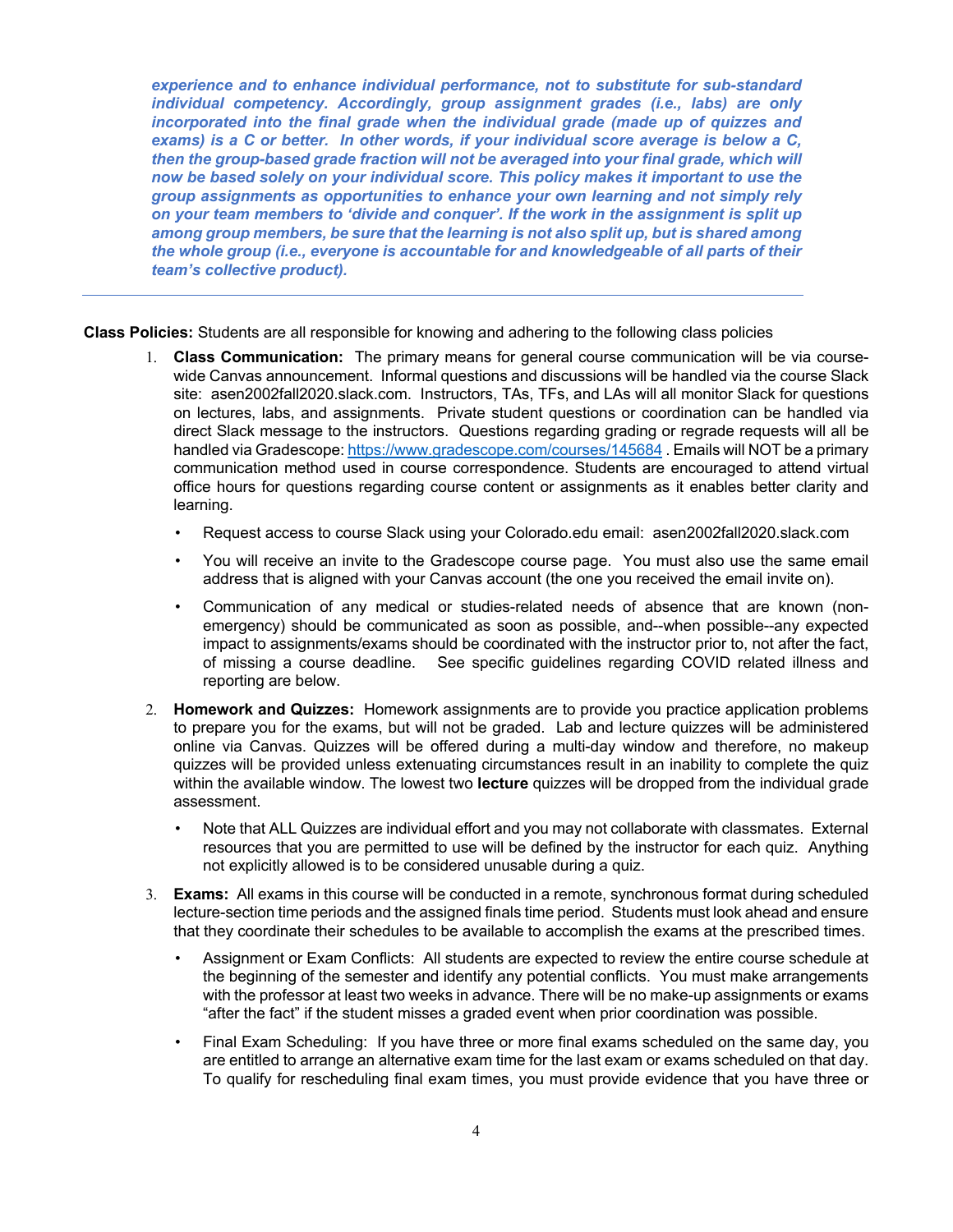more exams on the same day, and arrangements must be made with your instructor **no later than the end of the sixth week of the semester**

- There will be no unexcused exam makeups provided. If you miss an exam, course instructors will evaluate each case on an individual basis based on the context and information available to make a determination if a makeup exam will be provided. Students are encouraged to provide as much documentation as possible to enable an informed decision.
- Collaboration on quizzes or exams: Using another student's work as your own, or allowing another student to use your work as their own, is considered academic misconduct and will not be tolerated. If you are caught in any of these activities, you may receive a grade of "F" for the course and a report will be made to the Office of Student Conduct & Conflict Resolution.
- 4. **Submission of Assignments:** All assignments will be submitted electronically (unless otherwise stated) via the Canvas or Gradescope course site. Work must be neat and readable with adequate spacing and margins. You are responsible for legibility - no reevaluation will be granted for illegible submissions.
	- You are responsible for ensuring your digital upload contains all your work and properly uploads. Always check your uploaded assignment turn-ins! Noncompliant or unacceptably illegible submittals will be returned ungraded with a score of zero.
	- Your name (last, first), assignment number, and due date should be visible in the upper portion of each page. Final answers must be indicated with a box. Multiple answers (when only one is required) will be counted as incorrect.
- 5. **Experimental lab reports should be completed using a digital word processing program (Word, LaTeX, PDF, etc).** All group member names with relevant assignment information must appear on the cover page. Bottom line - submit all work with a professional appearance. Neatness, clarity, and completeness really do count in the work world!
	- Detailed guidelines for laboratory reports and presentations will be distributed and reviewed separately. Labs are written up and presented in groups, and initially graded as a group effort. Final individual grades for each lab assignment, however, will reflect an anonymous peer evaluation of the group members and professor assessment. The peer assessment is a multiplying factor that can significantly alter your individual grade relative to the group grade. This is done to promote fairness in assigning group grades where individual contributions to the group's work may be unequal, but also to promote equal contribution from all group members.
	- Use of MATLAB is required unless otherwise stated for labs.
- 6. **Assignment and Exam Regrade Policy:** If you would like to submit a regrade request for any assignments or exams you must submit a regrade request via Gradescope within 2 weeks of the graded assignment return date. All regrade requests will be reviewed and approved by a course instructor and not teaching assistants, teaching fellows, or lab assistants.
	- The regrade request must clearly state the reason you are requesting the regrade, and what you believe the correct grade should be. Note that disagreement on the established rubric allocation of points is not a valid reason for regrade and will not be considered.
	- Points can be added OR removed based on correctness. Therefore, if a mistake was made in grading and too few points were awarded, the regrade request may increase the final score, however if the professor finds a mistake was made in grading and too many points were awarded, then the regrade request may lower the final score.
- 7. **Attendance at all scheduled remote lecture/discussions and laboratory periods is encouraged.** Some of the material covered in class is not in the textbook. Expect new material to be presented in both the lecture/discussion and laboratory periods. Quizzes and exams can cover all material in the course including lectures, quizzes, homework and laboratory work.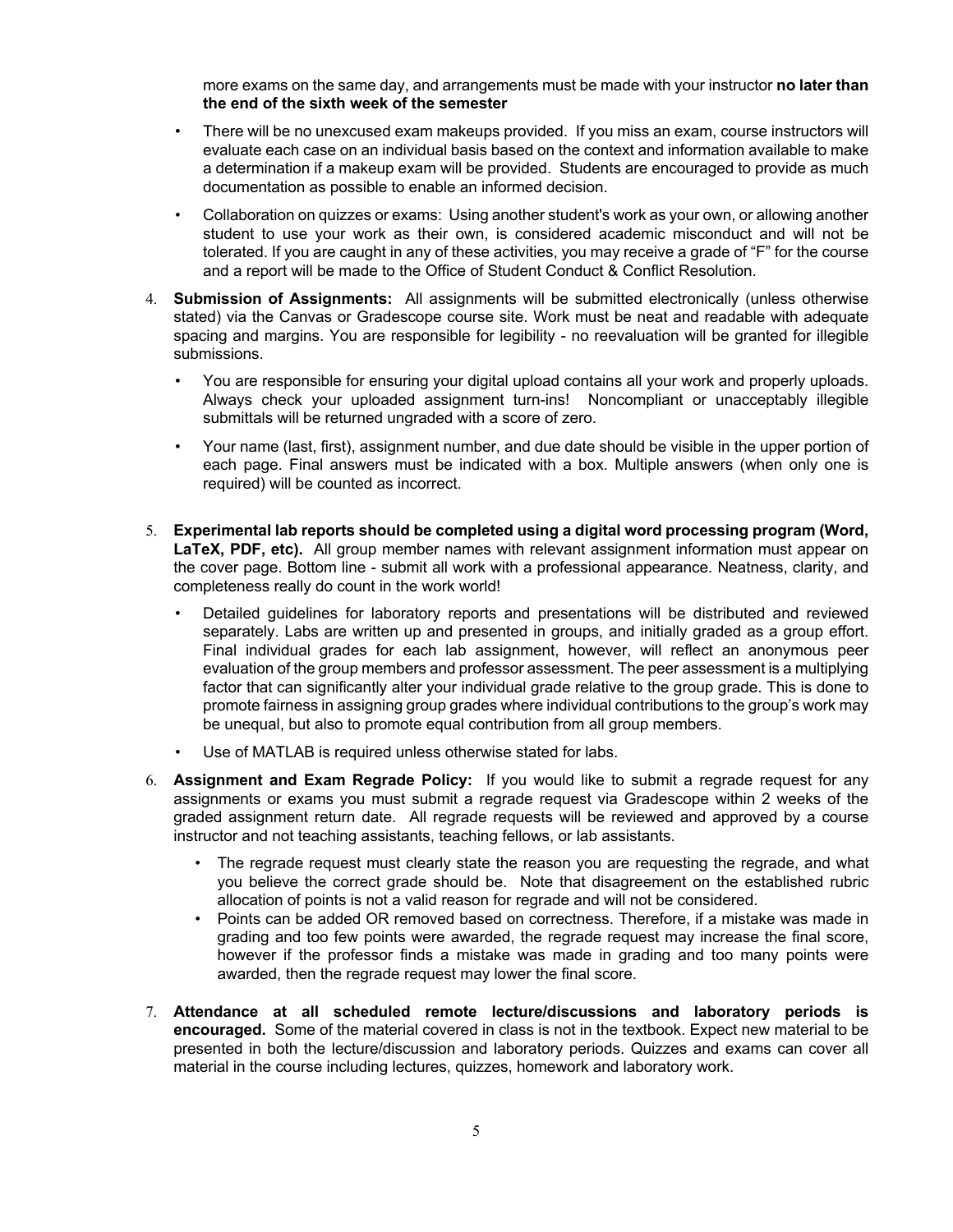## 8. **Rationale for course assignments and evaluations:**

- Reading assignments are to be completed before the start of the lecture period. The lecture discussions can include reading questions to help evaluate grasp of key concepts. The lectures will help clarify and supplement your reading and to prepare you for homework assignments, quizzes, laboratory work, and exams.
- Homework reinforces the mental processes that help you to become proficient in a subject. In addition to the assigned homework, we encourage you to work additional problems for practice and make summary notes for yourself. Before beginning any homework assignment, you should read the relevant text sections and work through the examples in the text.
- Experimental laboratory exercises are more complex than the homework and require special equipment (such as the wind tunnel). You will work in teams to collect and analyze the data, as well as deliver the experimental laboratory assessment.
- Exams and quizzes provide a gauge to determine what you have learned individually.
- Design projects help you to learn how to synthesize the basic concepts, methods, and tools presented in the course curriculum by combining theory and practice. The team-oriented lab approach will give you experience in the benefits and challenges of working and cooperating in groups, as is typical in this industry.
- 9. *Safety is priority #1 in the in-person laboratory.* Anyone violating rules of safe conduct may receive a zero for the laboratory exercise and may be restricted from the lab facilities. Use of lab facilities is a privilege, not a right, and you must conduct yourself according to the lab rules and regulations. Those endangering themselves, others, or laboratory equipment by their unsafe conduct will not maintain their access privileges. Failure to wear appropriate safety gear will result in a 10% grade penalty for the lab for each infraction.
- 10. **Professional behavior and considerate communication practices are expected at all times.** Any questions, comments or concerns you may have should be respectfully voiced to your peers or the professor either in person or via email. *Please note that all lectures and Zoom sessions will be recorded to facilitate offline review of material.*
	- The Zoom meeting environment is a professional one—this includes expectations for your conduct, attire, and environment. Please refer to the guidelines posted on Canvas (Team-Group Work Guidelines) for detailed expectations for AES team work in the current hybrid climate.
	- Like any professional environment, you can anticipate some variation in expectations based on the culture of your workplace, the personalities of the meeting participants, and the size and subject of the meeting. We will set expectations for the large class lab meetings, but your lab team will likely develop their own style and expectations for your own meetings. Be sure that the whole group understands and is comfortable with the expectations for Zoom meeting conduct. Err on the side of professional!

#### **Classroom Behavior**

Both students and faculty are responsible for maintaining an appropriate learning environment in all instructional settings, whether in person, remote or online. Those who fail to adhere to such behavioral standards may be subject to discipline. Professional courtesy and sensitivity are especially important with respect to individuals and topics dealing with race, color, national origin, sex, pregnancy, age, disability, creed, religion, sexual orientation, gender identity, gender expression, veteran status, political affiliation or political philosophy. For more information, see the policies on classroom behavior and the Student Code of Conduct.

#### **Requirements for COVID-19**

As a matter of public health and safety due to the pandemic, all members of the CU Boulder community and all visitors to campus must follow university, department and building requirements, and public health orders in place to reduce the risk of spreading infectious disease. Required safety measures at CU Boulder relevant to the classroom setting include:

maintain 6-foot distancing when possible,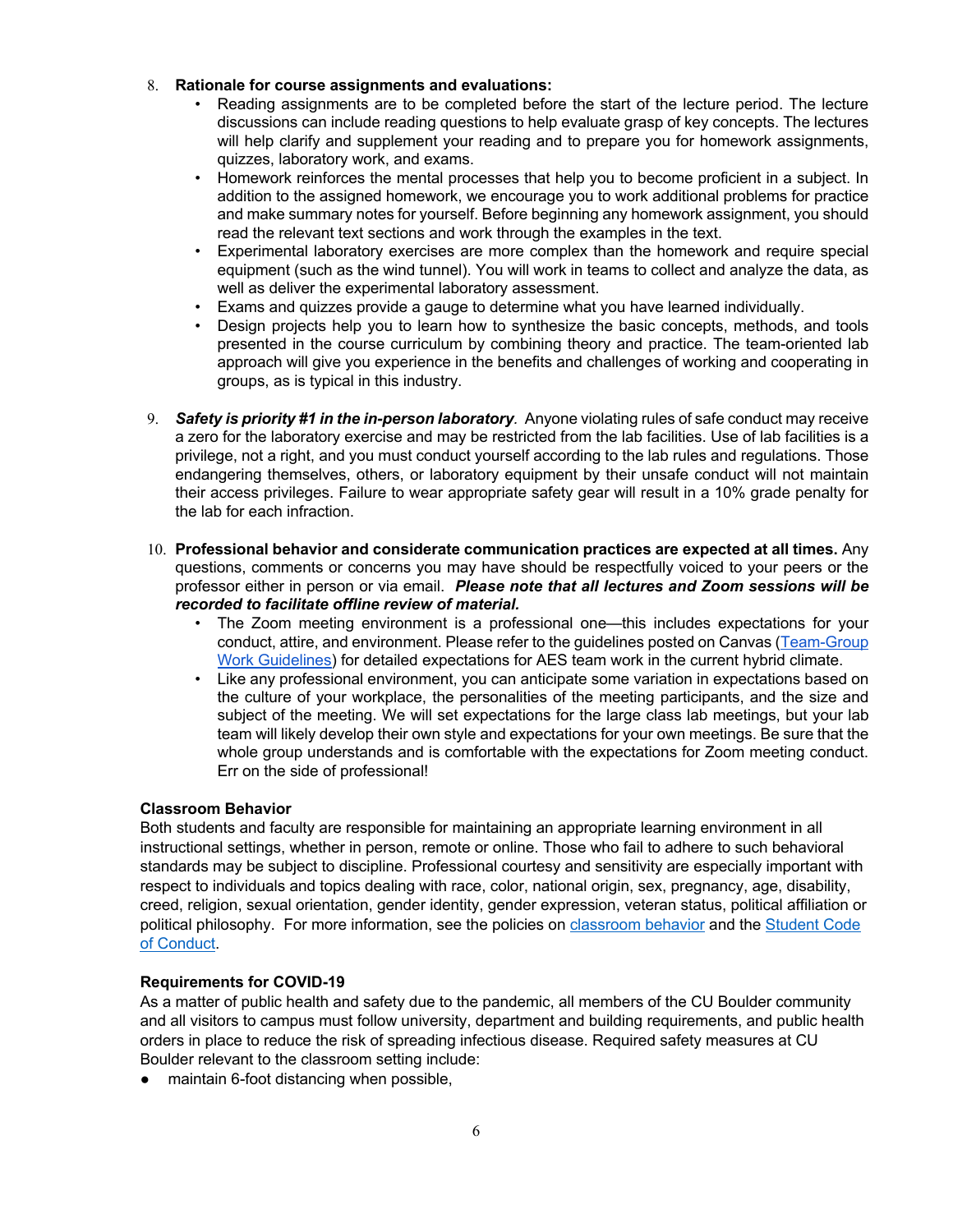- wear a face covering in public indoor spaces and outdoors while on campus consistent with state and county health orders,
- clean local work area,
- practice hand hygiene,
- follow public health orders, and
- if sick and you live off campus, do not come onto campus (unless instructed by a CU Healthcare professional), or if you live on-campus, please alert CU Boulder Medical Services.

Students who fail to adhere to these requirements will be asked to leave class, and students who do not leave class when asked or who refuse to comply with these requirements will be referred to Student Conduct and Conflict Resolution. For more information, see the policies on COVID-19 Health and Safety and classroom behavior and the Student Code of Conduct. If you require accommodation because a disability prevents you from fulfilling these safety measures, please see the "Accommodation for Disabilities" statement on this syllabus.

Before returning to campus, all students must complete the COVID-19 Student Health and Expectations Course. Before coming on to campus each day, all students are required to complete a Daily Health Form.

Students who have tested positive for COVID-19, have symptoms of COVID-19, or have had close contact with someone who has tested positive for or had symptoms of COVID-19 must stay home and complete the Health Questionnaire and Illness Reporting Form remotely. In this class, if you are sick or quarantined due to COVID, please notify your entire instruction team (Prof Thayer, Mah, and Hodgkinson) as soon as possible. Additional details on course COVID guidelines can be found here: (Team-Group Work Guidelines)

#### **Accommodation for Disabilities**

If you qualify for accommodations because of a disability, please submit your accommodation letter from Disability Services to your faculty member in a timely manner so that your needs can be addressed. Disability Services determines accommodations based on documented disabilities in the academic environment. Information on requesting accommodations is located on the Disability Services website. Contact Disability Services at 303-492-8671 or dsinfo@colorado.edu for further assistance. If you have a temporary medical condition, see Temporary Medical Conditions on the Disability Services website.

#### **Preferred Student Names and Pronouns**

CU Boulder recognizes that students' legal information doesn't always align with how they identify. Students may update their preferred names and pronouns via the student portal; those preferred names and pronouns are listed on instructors' class rosters. In the absence of such updates, the name that appears on the class roster is the student's legal name.

#### **Honor Code**

All students enrolled in a University of Colorado Boulder course are responsible for knowing and adhering to the Honor Code. Violations of the policy may include: plagiarism, cheating, fabrication, lying, bribery, threat, unauthorized access to academic materials, clicker fraud, submitting the same or similar work in more than one course without permission from all course instructors involved, and aiding academic dishonesty. All incidents of academic misconduct will be reported to the Honor Code (honor@colorado.edu); 303-492-5550). Students found responsible for violating the academic integrity policy will be subject to nonacademic sanctions from the Honor Code as well as academic sanctions from the faculty member. Additional information regarding the Honor Code academic integrity policy can be found at the Honor Code Office website.

#### **Sexual Misconduct, Discrimination, Harassment and/or Related Retaliation**